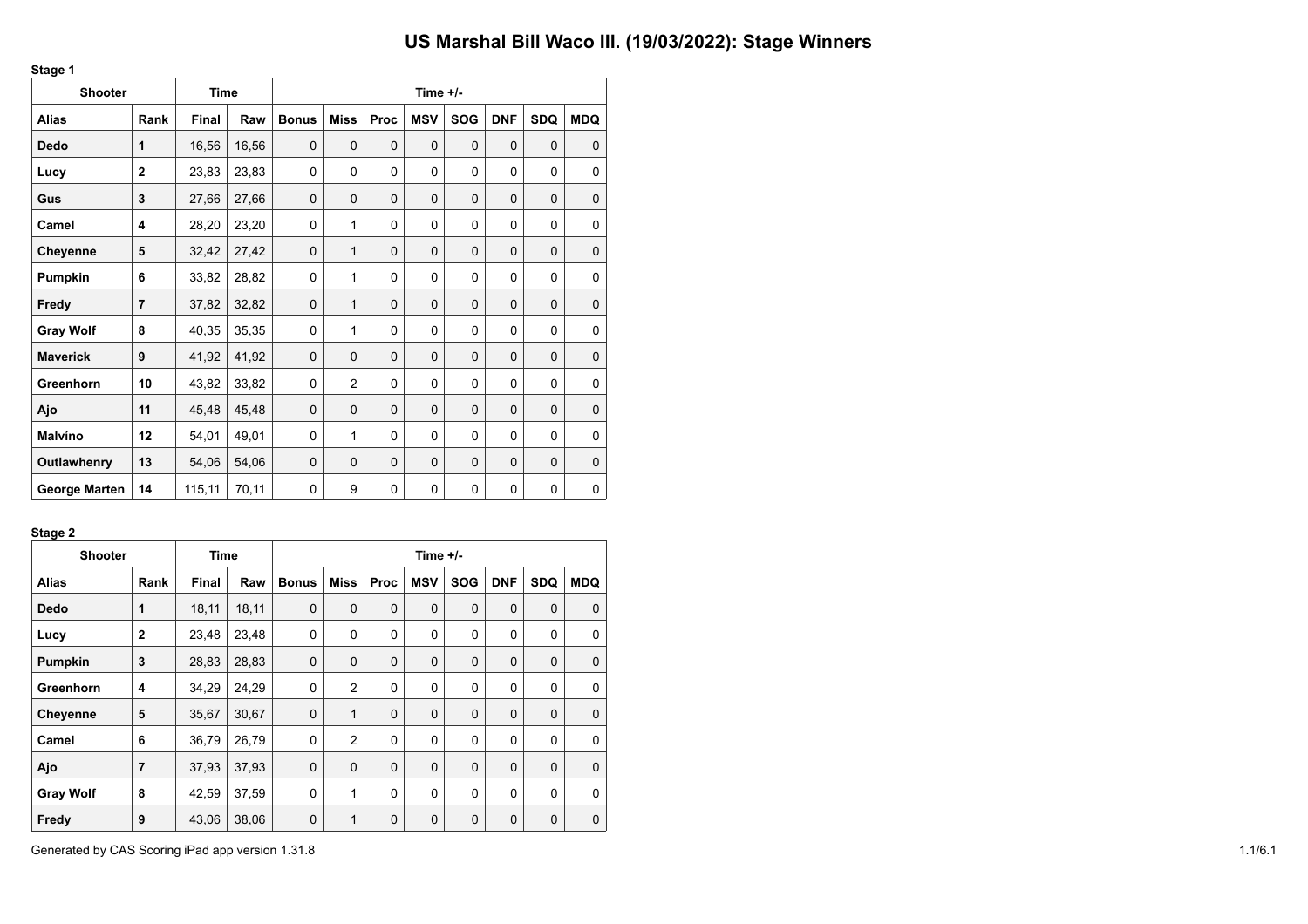| ., |  |
|----|--|
|----|--|

| <b>Shooter</b>       |      | Time   |       | Time $+/-$   |      |             |             |            |            |            |            |  |  |
|----------------------|------|--------|-------|--------------|------|-------------|-------------|------------|------------|------------|------------|--|--|
| <b>Alias</b>         | Rank | Final  | Raw   | <b>Bonus</b> | Miss | <b>Proc</b> | <b>MSV</b>  | <b>SOG</b> | <b>DNF</b> | <b>SDQ</b> | <b>MDQ</b> |  |  |
| Gus                  | 10   | 45,90  | 40,90 | 0            | 1    | 0           | 0           | $\Omega$   | 0          | 0          | 0          |  |  |
| <b>Malvíno</b>       | 11   | 48,42  | 43.42 | 0            | 1    | 0           | 0           | 0          | 0          | 0          | 0          |  |  |
| <b>Maverick</b>      | 12   | 55,65  | 50,65 | 0            | 1    | $\Omega$    | $\mathbf 0$ | 0          | 0          | 0          | 0          |  |  |
| Outlawhenry          | 13   | 62.47  | 52,47 | 0            | 2    | 0           | 0           | 0          | 0          | 0          | 0          |  |  |
| <b>George Marten</b> | 14   | 143,01 | 88,01 | 0            | 9    | 1           | 0           | 0          | 0          | 0          | 0          |  |  |

**Stage 3**

| <b>Shooter</b>       |                | Time         |       | Time +/-     |                |             |            |             |             |            |             |  |  |
|----------------------|----------------|--------------|-------|--------------|----------------|-------------|------------|-------------|-------------|------------|-------------|--|--|
| <b>Alias</b>         | Rank           | <b>Final</b> | Raw   | <b>Bonus</b> | <b>Miss</b>    | Proc        | <b>MSV</b> | <b>SOG</b>  | <b>DNF</b>  | <b>SDQ</b> | <b>MDQ</b>  |  |  |
| Dedo                 | 1              | 21,09        | 21,09 | $\mathbf 0$  | $\mathbf 0$    | $\mathbf 0$ | 0          | $\mathbf 0$ | $\mathbf 0$ | 0          | $\mathbf 0$ |  |  |
| Lucy                 | $\mathbf 2$    | 24,18        | 24,18 | 0            | 0              | 0           | $\Omega$   | $\Omega$    | 0           | $\Omega$   | $\Omega$    |  |  |
| Camel                | 3              | 26,29        | 26,29 | $\mathbf 0$  | 0              | 0           | 0          | $\Omega$    | $\mathbf 0$ | 0          | 0           |  |  |
| Greenhorn            | 4              | 29,35        | 24,35 | 0            | 1              | $\Omega$    | 0          | $\Omega$    | $\Omega$    | $\Omega$   | $\Omega$    |  |  |
| Pumpkin              | 5              | 30,67        | 30,67 | $\mathbf 0$  | 0              | 0           | 0          | $\Omega$    | $\Omega$    | 0          | 0           |  |  |
| <b>Gray Wolf</b>     | 6              | 31,58        | 31,58 | 0            | 0              | 0           | 0          | $\Omega$    | 0           | 0          | 0           |  |  |
| Fredy                | $\overline{7}$ | 34,81        | 34,81 | $\mathbf 0$  | 0              | $\mathbf 0$ | 0          | $\mathbf 0$ | $\mathbf 0$ | 0          | $\mathbf 0$ |  |  |
| Gus                  | 8              | 39,45        | 39,45 | 0            | 0              | 0           | 0          | $\mathbf 0$ | 0           | $\Omega$   | $\Omega$    |  |  |
| Cheyenne             | 9              | 43,31        | 33,31 | $\mathbf 0$  | $\overline{2}$ | $\Omega$    | 0          | $\Omega$    | $\Omega$    | 0          | $\mathbf 0$ |  |  |
| Malvíno              | 10             | 44,15        | 39,15 | 0            | 1              | $\Omega$    | $\Omega$   | $\Omega$    | $\Omega$    | $\Omega$   | $\Omega$    |  |  |
| Outlawhenry          | 11             | 44,64        | 44,64 | 0            | $\Omega$       | $\Omega$    | 0          | $\Omega$    | $\Omega$    | $\Omega$   | $\Omega$    |  |  |
| Ajo                  | 12             | 45,18        | 45,18 | 0            | 0              | 0           | 0          | $\Omega$    | $\mathbf 0$ | 0          | 0           |  |  |
| <b>Maverick</b>      | 13             | 51,76        | 46,76 | $\mathbf 0$  | 1              | 0           | 0          | $\Omega$    | $\mathbf 0$ | 0          | $\mathbf 0$ |  |  |
| <b>George Marten</b> | 14             | 67,12        | 57,12 | 0            | $\overline{2}$ | 0           | 0          | $\mathbf 0$ | 0           | 0          | 0           |  |  |

Generated by CAS Scoring iPad app version 1.31.8 2.1/6.1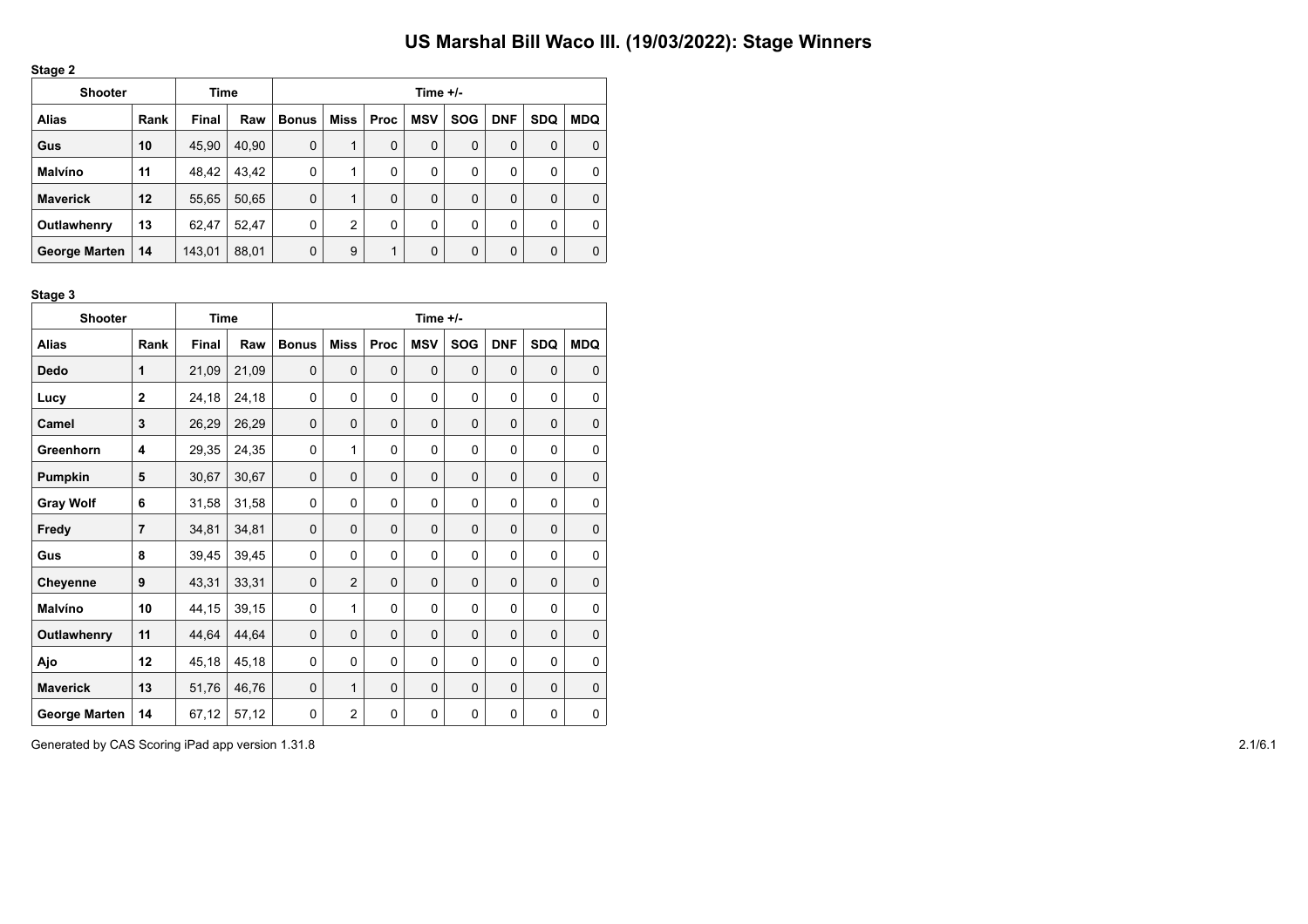| <b>Shooter</b>       |                | <b>Time</b>  |       |              |                |             | Time $+/-$  |             |            |             |             |
|----------------------|----------------|--------------|-------|--------------|----------------|-------------|-------------|-------------|------------|-------------|-------------|
| <b>Alias</b>         | Rank           | <b>Final</b> | Raw   | <b>Bonus</b> | <b>Miss</b>    | <b>Proc</b> | <b>MSV</b>  | <b>SOG</b>  | <b>DNF</b> | <b>SDQ</b>  | <b>MDQ</b>  |
| Dedo                 | 1              | 20,59        | 20,59 | $\mathbf 0$  | $\mathbf 0$    | $\Omega$    | $\mathbf 0$ | $\Omega$    | $\Omega$   | $\mathbf 0$ | $\mathbf 0$ |
| Lucy                 | $\overline{2}$ | 24,36        | 24,36 | 0            | 0              | $\Omega$    | 0           | $\mathbf 0$ | 0          | $\mathbf 0$ | 0           |
| Greenhorn            | 3              | 27,57        | 27,57 | $\mathbf 0$  | 0              | $\mathbf 0$ | $\mathbf 0$ | 0           | 0          | 0           | $\mathbf 0$ |
| Fredy                | 4              | 39,09        | 34,09 | 0            | 1              | $\Omega$    | 0           | $\Omega$    | 0          | $\mathbf 0$ | 0           |
| <b>Maverick</b>      | 5              | 40,99        | 40,99 | $\mathbf 0$  | 0              | $\mathbf 0$ | 0           | 0           | 0          | 0           | $\mathbf 0$ |
| Outlawhenry          | 6              | 41,13        | 41,13 | 0            | 0              | 0           | 0           | $\mathbf 0$ | 0          | $\mathbf 0$ | $\mathbf 0$ |
| Pumpkin              | $\overline{7}$ | 41,84        | 41,84 | $\mathbf 0$  | 0              | $\Omega$    | 0           | $\mathbf 0$ | $\Omega$   | 0           | $\mathbf 0$ |
| Gus                  | 8              | 42,39        | 37,39 | 0            | 1              | 0           | 0           | $\mathbf 0$ | 0          | $\mathbf 0$ | 0           |
| Camel                | 9              | 43,80        | 38,80 | $\mathbf 0$  | $\mathbf{1}$   | $\mathbf 0$ | 0           | $\mathbf 0$ | 0          | $\mathbf 0$ | $\mathbf 0$ |
| <b>Gray Wolf</b>     | 10             | 43,82        | 38,82 | 0            | 1              | $\Omega$    | 0           | 0           | 0          | $\mathbf 0$ | $\mathbf 0$ |
| Ajo                  | 11             | 46,25        | 41,25 | $\mathbf 0$  | 1              | $\mathbf 0$ | $\mathbf 0$ | $\mathbf 0$ | 0          | 0           | 0           |
| Cheyenne             | 12             | 49,83        | 34,83 | 0            | 3              | $\Omega$    | 0           | $\Omega$    | 0          | $\mathbf 0$ | $\mathbf 0$ |
| <b>Malvíno</b>       | 13             | 52,42        | 42,42 | $\mathbf 0$  | $\overline{2}$ | $\Omega$    | 0           | 0           | 0          | 0           | $\mathbf 0$ |
| <b>George Marten</b> | 14             | 102,27       | 67,27 | 0            | 7              | $\Omega$    | 0           | $\mathbf 0$ | 0          | 0           | 0           |

#### **Stage 5**

**Stage 4**

| <b>Shooter</b>   |                | Time  |       | Time +/-     |                |             |             |             |             |             |              |  |  |
|------------------|----------------|-------|-------|--------------|----------------|-------------|-------------|-------------|-------------|-------------|--------------|--|--|
| <b>Alias</b>     | Rank           | Final | Raw   | <b>Bonus</b> | Miss           | <b>Proc</b> | <b>MSV</b>  | <b>SOG</b>  | <b>DNF</b>  | <b>SDQ</b>  | <b>MDQ</b>   |  |  |
| <b>Dedo</b>      | 1              | 16,26 | 23,26 | 1            | $\mathbf 0$    | $\mathbf 0$ | $\mathbf 0$ | $\mathbf 0$ | $\mathbf 0$ | $\mathbf 0$ | $\Omega$     |  |  |
| Greenhorn        | $\overline{2}$ | 22,58 | 29,58 | 1            | $\Omega$       | $\Omega$    | 0           | $\Omega$    | 0           | $\mathbf 0$ | 0            |  |  |
| Camel            | 3              | 28,66 | 30,66 | 1            | 1              | $\mathbf 0$ | $\mathbf 0$ | $\mathbf 0$ | 0           | $\mathbf 0$ | 0            |  |  |
| Pumpkin          | 4              | 29,28 | 36,28 | 1            | $\Omega$       | 0           | 0           | 0           | 0           | $\mathbf 0$ | 0            |  |  |
| Lucy             | 5              | 32,39 | 29,39 | 1            | $\overline{2}$ | $\Omega$    | $\mathbf 0$ | $\Omega$    | $\Omega$    | $\mathbf 0$ | $\Omega$     |  |  |
| Gus              | 6              | 42,92 | 39,92 | 1            | $\overline{2}$ | 0           | 0           | $\mathbf 0$ | 0           | $\mathbf 0$ | 0            |  |  |
| Outlawhenry      | $\overline{7}$ | 43,76 | 50,76 | $\mathbf{1}$ | $\Omega$       | $\mathbf 0$ | $\mathbf 0$ | $\mathbf 0$ | 0           | 0           | $\Omega$     |  |  |
| <b>Gray Wolf</b> | 8              | 51,09 | 43,09 | 1            | 3              | 0           | 0           | $\mathbf 0$ | $\mathbf 0$ | $\mathbf 0$ | $\mathbf{0}$ |  |  |
| Fredy            | 9              | 54,75 | 49,75 | 0            | 1              | 0           | 0           | 0           | 0           | $\mathbf 0$ | 0            |  |  |

Generated by CAS Scoring iPad app version 1.31.8 3.1/6.1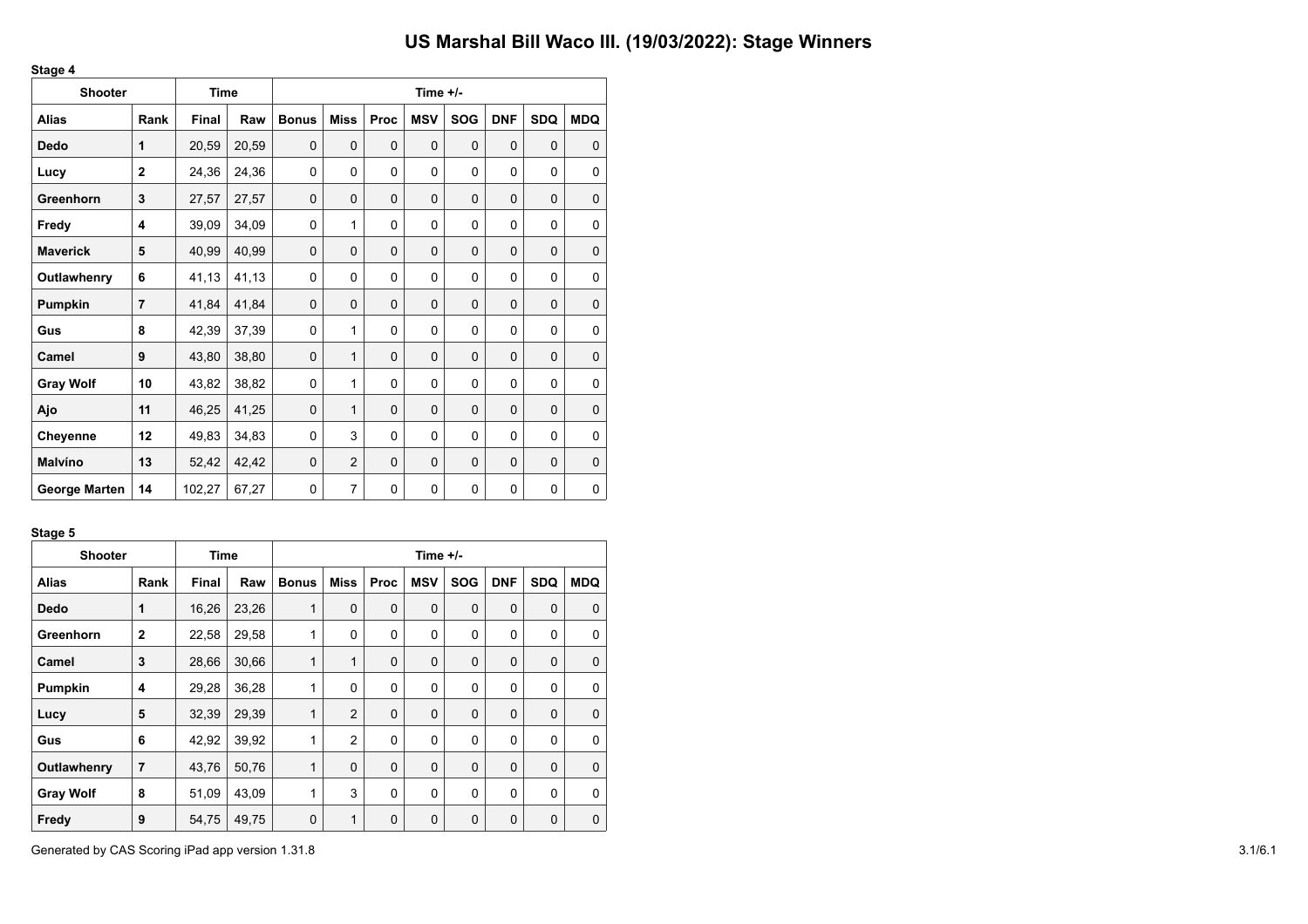|--|

| <b>Shooter</b>       | Time |       |       | Time $+/-$   |      |             |            |            |            |            |            |  |  |
|----------------------|------|-------|-------|--------------|------|-------------|------------|------------|------------|------------|------------|--|--|
| <b>Alias</b>         | Rank | Final | Raw   | <b>Bonus</b> | Miss | <b>Proc</b> | <b>MSV</b> | <b>SOG</b> | <b>DNF</b> | <b>SDQ</b> | <b>MDQ</b> |  |  |
| Ajo                  | 10   | 56,04 | 53,04 | 1            | 2    | 0           | 0          | $\Omega$   | 0          | 0          | 0          |  |  |
| <b>George Marten</b> | 11   | 56,41 | 63,41 |              | 0    | 0           | 0          | 0          | 0          | 0          | 0          |  |  |
| Cheyenne             | 12   | 58,63 | 50,63 | 4            | 3    | 0           | 0          | $\Omega$   | 0          | 0          | 0          |  |  |
| Malvíno              | 13   | 60,57 | 57,57 |              | 2    | 0           | 0          | 0          | 0          | 0          | 0          |  |  |
| <b>Maverick</b>      | 14   | 76,87 | 53,87 | 1            | 0    | 0           | 0          | и          | 0          | 0          | 0          |  |  |

#### **Stage 6**

| <b>Shooter</b>       |                | <b>Time</b> |       | Time +/-     |                |             |             |              |             |            |             |
|----------------------|----------------|-------------|-------|--------------|----------------|-------------|-------------|--------------|-------------|------------|-------------|
| <b>Alias</b>         | Rank           | Final       | Raw   | <b>Bonus</b> | <b>Miss</b>    | Proc        | <b>MSV</b>  | <b>SOG</b>   | <b>DNF</b>  | <b>SDQ</b> | <b>MDQ</b>  |
| <b>Dedo</b>          | 1              | 13,63       | 13,63 | $\mathbf 0$  | $\Omega$       | $\mathbf 0$ | $\mathbf 0$ | $\mathbf 0$  | $\mathbf 0$ | 0          | 0           |
| Camel                | $\mathbf{2}$   | 20,08       | 20,08 | 0            | 0              | $\Omega$    | 0           | 0            | 0           | 0          | 0           |
| Greenhorn            | 3              | 26,29       | 21,29 | $\mathbf 0$  | $\mathbf{1}$   | $\mathbf 0$ | $\mathbf 0$ | $\Omega$     | $\Omega$    | 0          | 0           |
| Fredy                | 4              | 26,56       | 26,56 | 0            | 0              | 0           | 0           | 0            | 0           | 0          | 0           |
| Lucy                 | 5              | 27,04       | 22,04 | $\mathbf 0$  | 1              | $\Omega$    | $\Omega$    | $\Omega$     | $\Omega$    | $\Omega$   | 0           |
| <b>Gray Wolf</b>     | 6              | 29,63       | 24,63 | 0            | 1              | 0           | 0           | 0            | 0           | 0          | 0           |
| <b>Maverick</b>      | $\overline{7}$ | 37,19       | 37,19 | $\mathbf 0$  | $\Omega$       | $\mathbf 0$ | $\mathbf 0$ | $\mathbf 0$  | 0           | 0          | $\mathbf 0$ |
| <b>Malvíno</b>       | 8              | 37,24       | 32,24 | 0            | 1              | 0           | 0           | 0            | 0           | 0          | 0           |
| <b>Pumpkin</b>       | 9              | 38,82       | 23,82 | $\mathbf 0$  | 3              | $\mathbf 0$ | $\mathbf 0$ | 0            | $\mathbf 0$ | 0          | 0           |
| Cheyenne             | 10             | 41,91       | 31,91 | 0            | $\overline{2}$ | 0           | 0           | 0            | 0           | 0          | 0           |
| Gus                  | 11             | 44,14       | 29,14 | $\mathbf 0$  | 3              | $\mathbf 0$ | $\mathbf 0$ | $\mathbf 0$  | $\mathbf 0$ | 0          | 0           |
| Ajo                  | 12             | 48,20       | 33,20 | 0            | 3              | 0           | 0           | 0            | 0           | 0          | 0           |
| <b>George Marten</b> | 13             | 86,83       | 61,83 | $\mathbf 0$  | 5              | $\mathbf 0$ | $\mathbf 0$ | $\mathbf 0$  | 0           | 0          | 0           |
| Outlawhenry          | 14             | 93,07       | 33,07 | 0            | 12             | $\Omega$    | 0           | $\mathbf{0}$ | 0           | 0          | 0           |

Generated by CAS Scoring iPad app version 1.31.8 4.1/6.1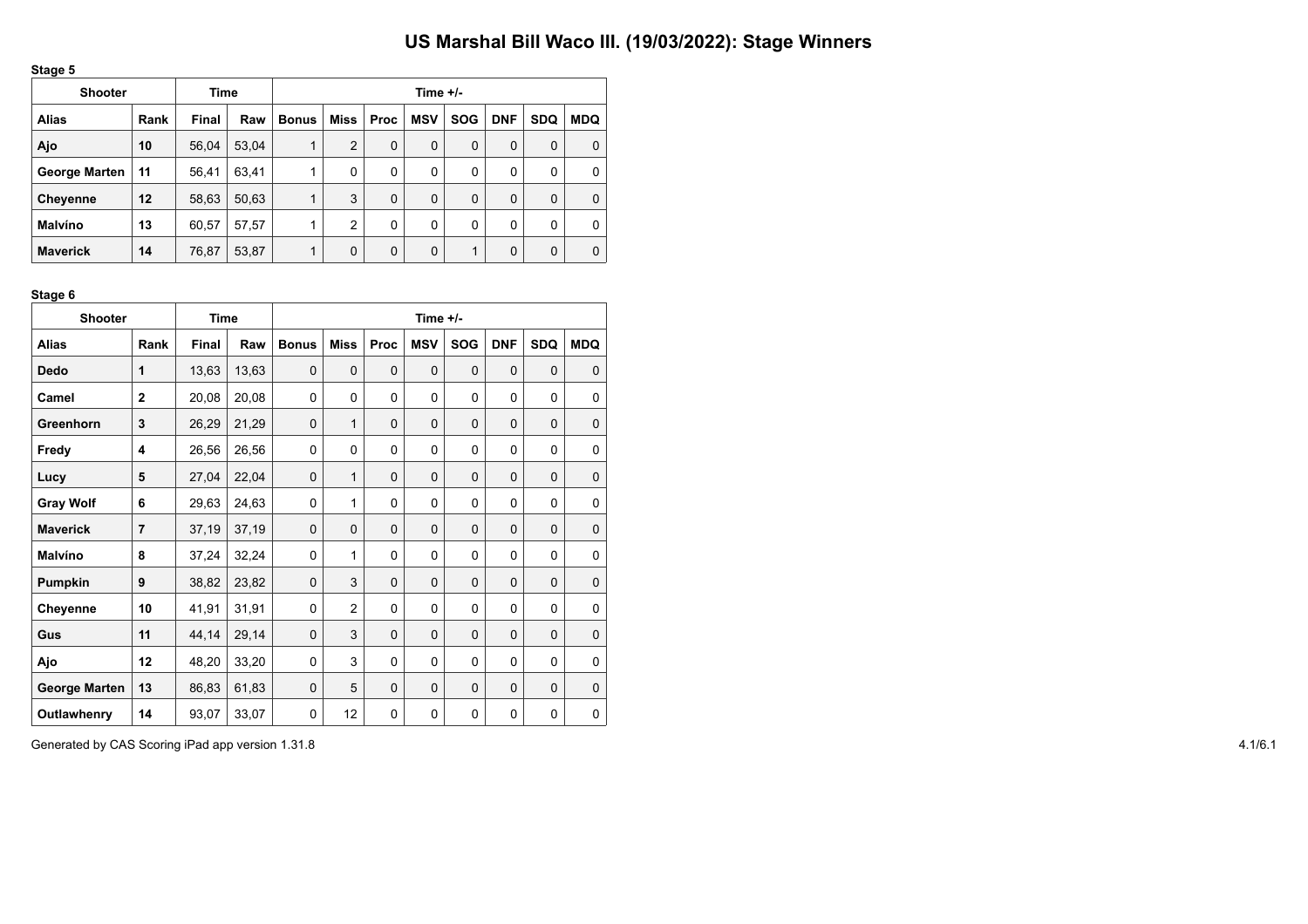| <b>Shooter</b>       |                | Time  |        |              |                |      | Time +/-    |            |            |             |             |
|----------------------|----------------|-------|--------|--------------|----------------|------|-------------|------------|------------|-------------|-------------|
| <b>Alias</b>         | Rank           | Final | Raw    | <b>Bonus</b> | <b>Miss</b>    | Proc | <b>MSV</b>  | <b>SOG</b> | <b>DNF</b> | <b>SDQ</b>  | <b>MDQ</b>  |
| <b>Dedo</b>          | 1              | 18,84 | 18,84  | $\mathbf 0$  | $\mathbf 0$    | 0    | $\mathbf 0$ | 0          | 0          | $\mathbf 0$ | $\mathbf 0$ |
| Lucy                 | $\overline{2}$ | 22,44 | 22,44  | 0            | 0              | 0    | 0           | $\Omega$   | 0          | $\mathbf 0$ | $\mathbf 0$ |
| Greenhorn            | 3              | 29,32 | 24,32  | 0            | 1              | 0    | $\mathbf 0$ | 0          | 0          | 0           | $\mathbf 0$ |
| Gus                  | 4              | 31,27 | 26,27  | 0            | 1              | 0    | 0           | $\Omega$   | 0          | $\mathbf 0$ | 0           |
| Pumpkin              | 5              | 32,30 | 32,30  | $\mathbf 0$  | $\mathbf 0$    | 0    | $\mathbf 0$ | $\Omega$   | $\Omega$   | 0           | $\pmb{0}$   |
| <b>Gray Wolf</b>     | 6              | 34,02 | 29,02  | 0            | 1              | 0    | 0           | 0          | 0          | $\mathbf 0$ | 0           |
| Camel                | 7              | 34,05 | 29,05  | $\mathbf 0$  | 1              | 0    | $\mathbf 0$ | 0          | 0          | 0           | $\pmb{0}$   |
| Ajo                  | 8              | 36,32 | 36,32  | 0            | 0              | 0    | $\mathbf 0$ | 0          | 0          | $\mathbf 0$ | 0           |
| Fredy                | 9              | 40,13 | 35, 13 | 0            | 1              | 0    | $\mathbf 0$ | 0          | 0          | $\mathbf 0$ | $\mathbf 0$ |
| Malvíno              | 10             | 44,57 | 39,57  | 0            | 1              | 0    | 0           | 0          | 0          | $\mathbf 0$ | 0           |
| <b>Maverick</b>      | 11             | 47,57 | 42,57  | $\mathbf 0$  | 1              | 0    | $\mathbf 0$ | 0          | 0          | $\mathbf 0$ | $\mathbf 0$ |
| Cheyenne             | 12             | 48,06 | 38,06  | 0            | $\overline{2}$ | 0    | 0           | 0          | 0          | 0           | $\mathbf 0$ |
| <b>George Marten</b> | 13             | 56,62 | 46,62  | $\mathbf 0$  | $\overline{2}$ | 0    | $\mathbf 0$ | $\Omega$   | $\Omega$   | 0           | $\mathbf 0$ |
| Outlawhenry          | 14             | 69,77 | 59,77  | 0            | $\overline{c}$ | 0    | 0           | 0          | 0          | $\mathbf 0$ | 0           |

#### **Stage 8**

**Stage 7**

| <b>Shooter</b>   |                | Time  |       | Time $+/-$   |              |             |            |             |             |             |             |  |  |
|------------------|----------------|-------|-------|--------------|--------------|-------------|------------|-------------|-------------|-------------|-------------|--|--|
| <b>Alias</b>     | Rank           | Final | Raw   | <b>Bonus</b> | Miss         | <b>Proc</b> | <b>MSV</b> | <b>SOG</b>  | <b>DNF</b>  | <b>SDQ</b>  | <b>MDQ</b>  |  |  |
| Dedo             | $\mathbf{1}$   | 13,74 | 13,74 | $\mathbf 0$  | $\mathbf 0$  | $\mathbf 0$ | 0          | $\mathbf 0$ | $\mathbf 0$ | 0           | $\mathbf 0$ |  |  |
| Camel            | $\mathbf{2}$   | 21,08 | 21,08 | 0            | $\Omega$     | $\Omega$    | 0          | $\Omega$    | $\mathbf 0$ | 0           | $\Omega$    |  |  |
| <b>Cheyenne</b>  | 3              | 24,97 | 24,97 | $\mathbf 0$  | $\mathbf 0$  | $\mathbf 0$ | 0          | $\mathbf 0$ | $\mathbf 0$ | 0           | $\mathbf 0$ |  |  |
| Gus              | 4              | 26,07 | 21,07 | 0            | 1            | $\Omega$    | 0          | $\Omega$    | $\mathbf 0$ | 0           | $\Omega$    |  |  |
| Lucy             | 5              | 26,73 | 21,73 | $\mathbf 0$  | $\mathbf{1}$ | $\Omega$    | 0          | $\Omega$    | $\Omega$    | $\mathbf 0$ | $\Omega$    |  |  |
| Fredy            | 6              | 29,07 | 24,07 | 0            | $\mathbf{1}$ | 0           | 0          | $\mathbf 0$ | 0           | 0           | $\mathbf 0$ |  |  |
| <b>Gray Wolf</b> | $\overline{7}$ | 30,19 | 25,19 | $\mathbf 0$  | $\mathbf{1}$ | $\Omega$    | 0          | $\Omega$    | $\mathbf 0$ | $\mathbf 0$ | $\Omega$    |  |  |
| Pumpkin          | 8              | 31,28 | 26,28 | $\mathbf 0$  | $\mathbf{1}$ | $\Omega$    | 0          | $\mathbf 0$ | $\mathbf 0$ | 0           | $\mathbf 0$ |  |  |
| Outlawhenry      | 9              | 33,74 | 33,74 | 0            | $\mathbf 0$  | $\mathbf 0$ | 0          | $\mathbf 0$ | $\mathbf 0$ | 0           | 0           |  |  |

Generated by CAS Scoring iPad app version 1.31.8 5.1/6.1